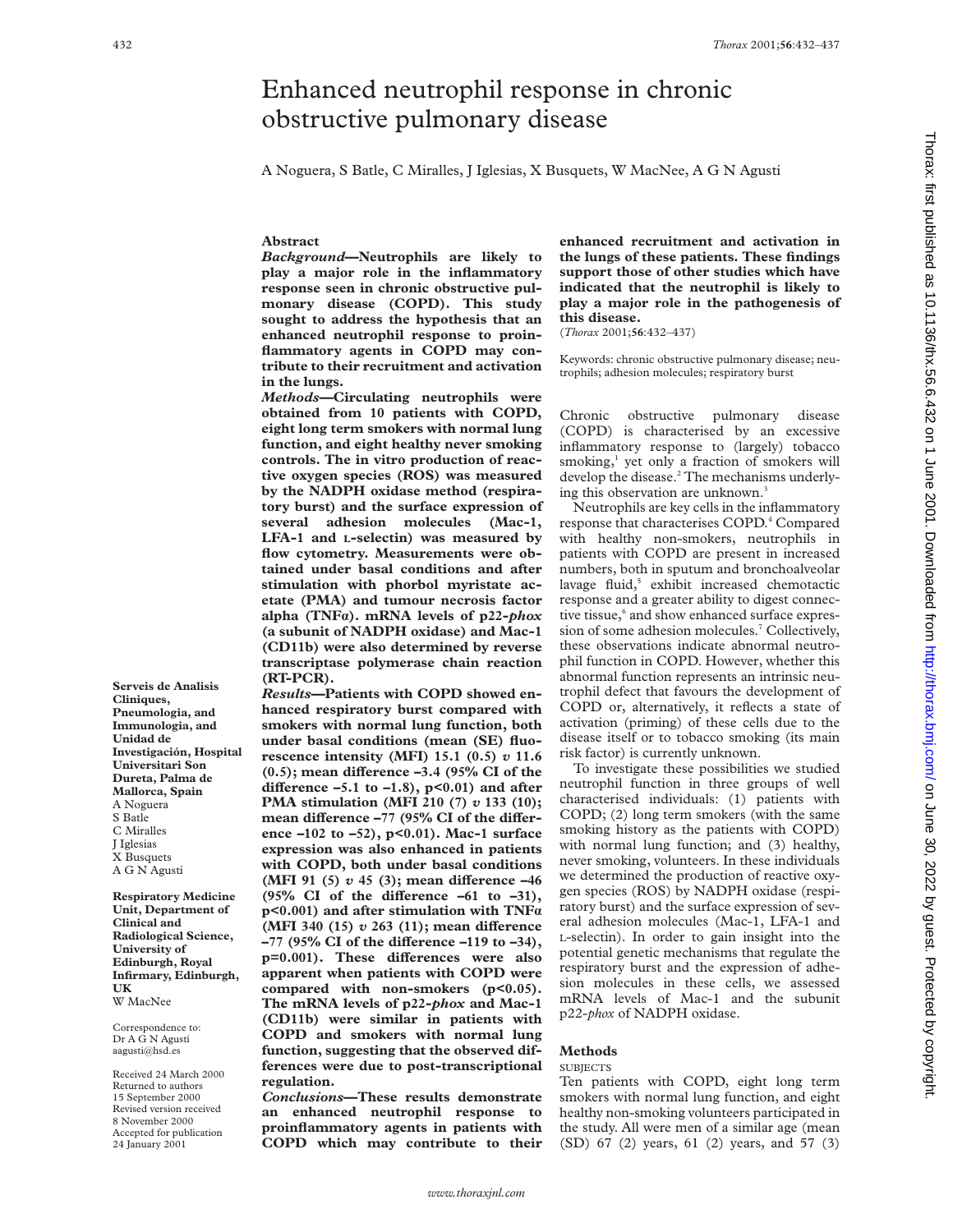years, respectively, p>0.05). Patients with COPD had moderate airflow obstruction (forced expiratory volume in one second  $(FEV<sub>1</sub>)$  46.8 (4.2)% predicted value) and mild arterial hypoxaemia (Pa $O<sub>2</sub>$  9.7 (0.4) kPa) without hypercapnia (Paco<sub>2</sub> 5.3 (0.2) kPa). All patients were clinically stable, as defined by the absence of any change in their regular treatment and/or need to seek medical attention during the previous 4 months. Patients with bronchial asthma, pneumonia, or lung cancer were excluded. All patients were treated with inhaled bronchodilators but none received inhaled or oral steroids. None of the patients were current smokers. Their smoking history (50 (5) pack years) was similar to that of the smokers with normal lung function (53 (3) pack years). By definition, spirometric measurements were normal in the smokers without COPD (FEV<sub>1</sub> 97.1 (5.4)% predicted value).

All participants gave their written consent, having been fully informed of the nature, risks and potential benefits of the study. The research and ethical review committee of our institution approved the investigation.

### STUDY DESIGN

Thirty ml of peripheral venous blood was taken from each participant. Current smokers refrained from smoking for at least 12 hours before blood sampling.<sup>8 9</sup> From these blood samples neutrophils were harvested (see below) and the respiratory burst and surface expression of adhesion molecules (LFA-1, Mac-1, and L-selectin) in these neutrophils were assessed, both under basal conditions and after stimulation. In addition, in neutrophils obtained from patients with COPD and from long term smokers with normal lung function the mRNA expression of p22-*phox* and Mac-1 (CD11b) was examined.

#### LUNG FUNCTION MEASUREMENT

Forced spirometric parameters (GS Warren Collins, USA) were measured according to international guidelines.<sup>10</sup> Spirometric reference values were those of a Mediterranean population.11 Arterial blood gas tensions (IL BG3, Izasa, Spain) were determined only in patients with COPD.

### ISOLATION OF NEUTROPHILS

Neutrophils were isolated from peripheral blood samples according to the methodology previously described in our laboratory.<sup>7</sup> Briefly, leucocyte rich plasma was obtained by mixing with an equal volume of endotoxin free Hemoce reagent (Hoechst Iberica, Barcelona, Spain). This was followed by sedimentation during 1 hour at 4°C. Neutrophils were separated from the leucocyte rich plasma by centrifugation on a 15 ml layer of a Ficoll-Paque research grade gradient (Pharmacia Biotech, Uppsala, Sweden) at 900*g* for 30 minutes at 22°C. Residual erythrocytes were removed by mixing the neutrophil rich pellet with 50 ml of ice cold  $0.15$  M NH<sub>4</sub>Cl solution which was gently agitated at 4°C for 10 minutes and then centrifuged at 750*g* for 10 minutes at 4°C. The neutrophil pellet was

washed once with phosphate buffered saline (PBS) and resuspended with 1 ml PBS, counted by Sysmex K-4500 (Toa Medical Electronics Co Ltd) and adjusted to  $4 \times 10^6$ cells/ml with PBS. Neutrophils harvested by this technique were >97% pure as assessed by Giemsa staining and 99% viable as assessed by trypan blue exclusion.

### MEASUREMENT OF THE NEUTROPHIL

RESPIRATORY BURST BY FLOW CYTOMETRY

Activation of the neutrophil respiratory burst was determined by the formation of the fluorescent compound rhodamine-123 from dihydrorhodamine-123 (DHR; Molecular Probes, Eugene, OR, USA).<sup>12</sup> In brief, two 200 µl samples of the neutrophil suspension (2  $\times$  10<sup>6</sup> cells/ml) in polypropylene tubes (Falcon no 2052, Beckton-Dickinson, Lincoln Park, NJ, USA) were incubated with 10  $\mu$ l of a DHR solution (100  $\mu$ g/ml) for 10 minutes at 37°C. One sample was used to assess spontaneous ROS production. The other was mixed with 20 µl of a 20 µg/ml phorbol myristate acetate solution (PMA; Sigma Chemical Co, St Louis, MO, USA) and incubated for 15 minutes at 37°C. At the end of this second incubation period 500 µl of cold PBS were added to both samples and these were kept on ice until analysed by flow cytometry on a Beckton-Dickinson FACScan (Beckton-Dickinson, Mountain View, CA, USA) with a gate setting for neutrophils on forward and side scatter. Ten thousand cells were analysed; green fluorescence (FL1) was determined and mean cellular fluorescence intensities (MFI) were calculated using LYSIS II software.

### ADHESION MOLECULE IMMUNOFLUORESCENCE AND FLOW CYTOMETRIC ANALYSIS

One hundred µl samples of neutrophil suspensions ( $4 \times 10^6$  cells/ml) were mixed with 20 µl of FITC labelled monoclonal antibody anti-LFA-1 (CD11a) (25.3.1 clone, Immunotech, Marseille, France), FITC labelled anti-Mac-1 (CD11b) (BEAR 1 clone, Immunotech), FITC labelled anti-L-selectin (CD62L) (DREG56 clone, Immunotech), and FITC labelled IgG<sub>1</sub>  $(2T8-2F5 \text{ MsIgG}_1, \text{Coulter})$ Immunology, Hialeah) that acted as a nonspecific control antibody. These were incubated at 4°C for 30 minutes, washed twice in ice cold PBS, resuspended in 1 ml PBS, and kept on ice until analysed. Neutrophils were assessed under resting conditions and after stimulation with 2 ng/ml human tumour necrosis factor  $\alpha$  (TNF $\alpha$ ; Sigma Chemical Co, St Louis, MO, USA) for 90 minutes at 37°C in  $5\%$  CO<sub>2</sub>. Cells were assessed with a gate setting for neutrophils on forward and side scatter diagrams and fluorescence on the FL1 channel (530 nm) was collected with the Beckton-Dickinson LYSIS II software. Ten thousand cell counts were accumulated for the analysis. Non-specific binding  $(IgG<sub>1</sub>)$  on resting and stimulated neutrophils was measured at MFI values of 2.59 (0.56) and 3.43 (0.94) units, respectively.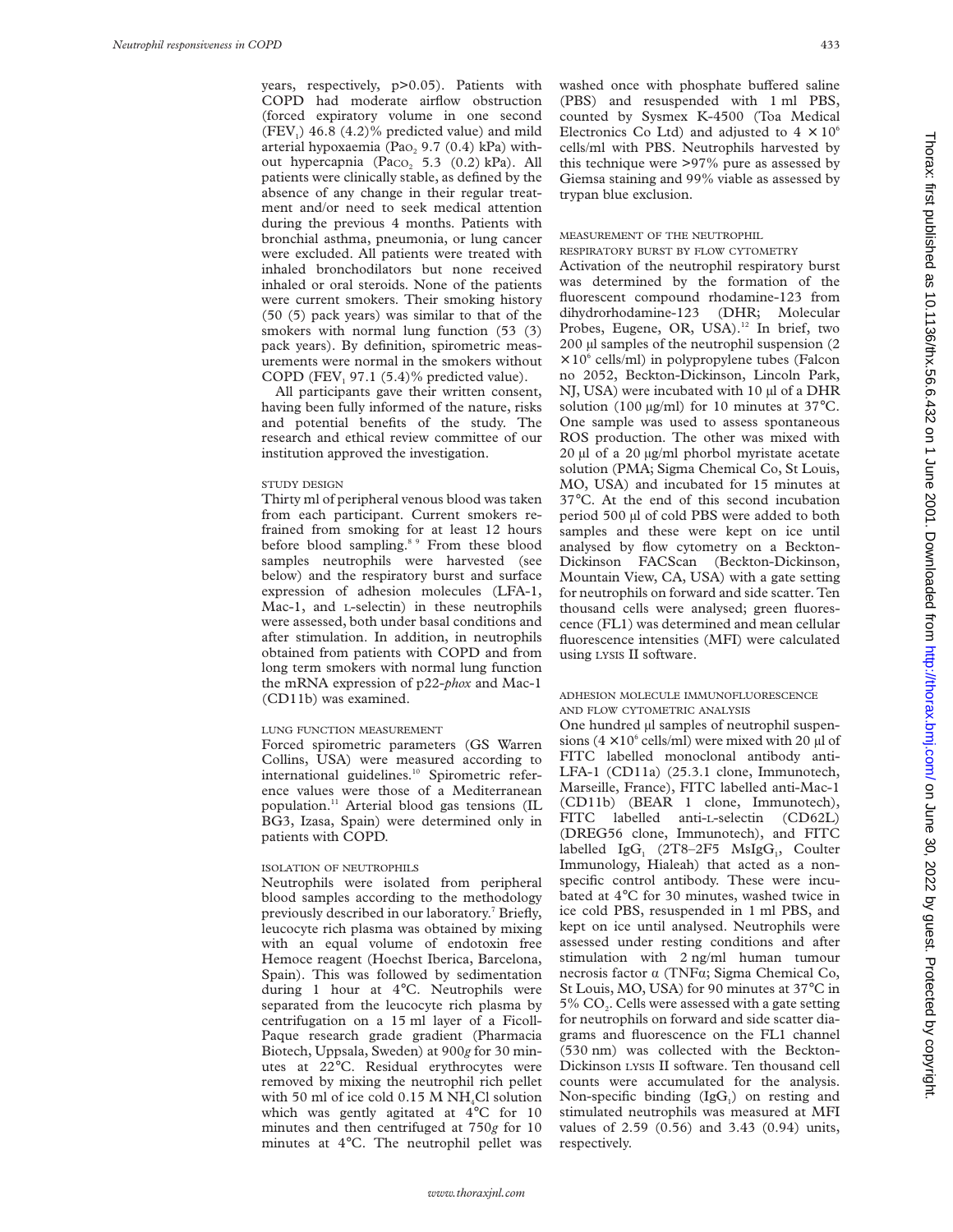TRANSCRIPTION -POLYMERASE CHAIN REACTION (RT -PCR)

Total RNA was extracted from the neutrophil sample using a single step isolation system (Trizol Reagent, Gibco BRL, Life Technologies, NY, USA) based on the method of Chomczynski and Sacci.<sup>13</sup> The RNA was precipitated, washed twice with 70% ethanol, and quantified in a spectrophotometer at 260 nm (Shimadzu UV-Visible Recording Spectrophotometer, Shimadzu Corporation, Kyoto, Japan). Two µg of total RNA was reverse transcripted into cDNA using the oligo( $dT$ )<sub>18</sub> primer and AMV reverse transcriptase (Promega, Madison, WI, USA). PCR was performed on the resulting cDNA using specific primers for p22-*phox* (sense primer 5'-GTTTGTGTGCCTGCTGGAGT-3' and antisense primer 5'-TGGGCGGCTGCTTG ATGGT-3'),<sup>14</sup> for CD11b (5'-CAGAGCGT GGTCCAGGCACCA-3' and 5'-CCTTCAT CCGCCGAAAGTCA-3'),<sup>15</sup> and for  $\beta$ -actin (5'-GTGGGGCGCCCAGGCACCA-3' and 5'-CTCCTTAATGTCACGCACGATTTC- $3')$ <sup>16</sup> using Taq polymerase according to the manufacturer's instructions. The PCR protocol was as follows. For p22-*phox*: 3 minutes at 94 °C, 1 minute at 55 °C, 1 minute at 72 °C for one cycle; 1 minute at 94 °C, 1 minute at 55 °C, 1 minute at 72 °C for 35 cycles; 1 minute at 94 °C, 10 minutes at 60 °C for one cycle. For CD11b: 4 minutes at 94 °C for one cycle; 30 seconds at 94°C, 30 seconds at 63°C, 1 minute at 72 °C for 30 cycles; 5 minutes at 72 °C for one cycle. For  $\beta$ -actin: 1 minute at 94°C, 1 minute at 58°C, 2 minutes at 72°C for 35 cycles; 7 minutes at 72 °C for one cycle. Following PCR, products were fractionated by 2% agarose gel electrophoresis and stained with ethidium bromide. Gels were subjected to scanner densitometry and the bands were quantified with the aid of the Sigmagel gel analysis software (Jandel Scientific Corporation, San Rafael, CA, USA). The results are expressed as a ratio of β-actin expression, which served as a housekeeping gene.

# The results are shown as mean (SE) together with the mean difference between groups and the 95% confidence interval (CI) of this difference. To assess the statistical significance of differences between the three study groups we used analysis of variance (ANOVA) followed by post hoc analysis (Scheffe test) if appropriate. The paired Student's *t* test was used to investigate the significance of changes within each group after stimulation. A p value of less than

**Results**

### RESPIRATORY BURST

0.05 was considered significant.

STATISTICAL ANALYSIS

The production of ROS was higher in neutrophils harvested from patients with COPD (MFI 15.1 (0.5) units) than in those from smokers with normal lung function (MFI 11.6  $(0.5)$  units; mean difference  $-3.4$  (95% CI  $-5.1$ ) to  $-1.8$ ),  $p<0.01$ ) or non-smokers (MFI 12.4  $(0.9)$  units; mean difference  $-2.6$  (95% CI $-4.8$ to  $-0.5$ ),  $p=0.03$ ; fig 1). These differences were maintained after PMA stimulation (fig 1). The change induced by PMA on ROS production was higher in patients with COPD (MFI 195 (7) units) than in smokers with normal lung function (MFI 121 (9) units; mean difference  $-73$  (95% CI –98 to –49), p<0.001) or in nonsmokers (MFI 133 (16) units; mean difference  $-61$  (95% CI  $-96$  to  $-27$ ), p=0.001).

### EXPRESSION OF ADHESION MOLECULES

Under basal conditions the surface expression of Mac-1 (CD11b) was higher in patients with COPD (MFI 91 (5) units) than in smokers with normal lung function (MFI 45 (3) units; mean difference  $-46$  (95% CI  $-61$  to  $-31$ ), p<0.001) and non-smokers (MFI 67 (7); mean difference  $-24$  (95% CI  $-39$  to  $-10$ ), p=0.003; fig 2). After stimulation with  $TNF\alpha$  the surface expression of Mac-1 (CD11b) was also higher in patients with COPD (MFI 340 (15) units) than in smokers with normal lung function (MFI 263  $(11)$  units; mean difference  $-77$  $(95\% \text{ CI} - 119 \text{ to } -34)$  units,  $p=0.001$ ; fig 2); by contrast, there was no significant difference in



*Figure 1 Scatter plots showing the DHR fluorescence (MFI, mean fluorescent intensity) of neutrophils studied (A) under basal conditions and (B) after stimulation with PMA. Each dot represents the result from one individual. Horizontal bars*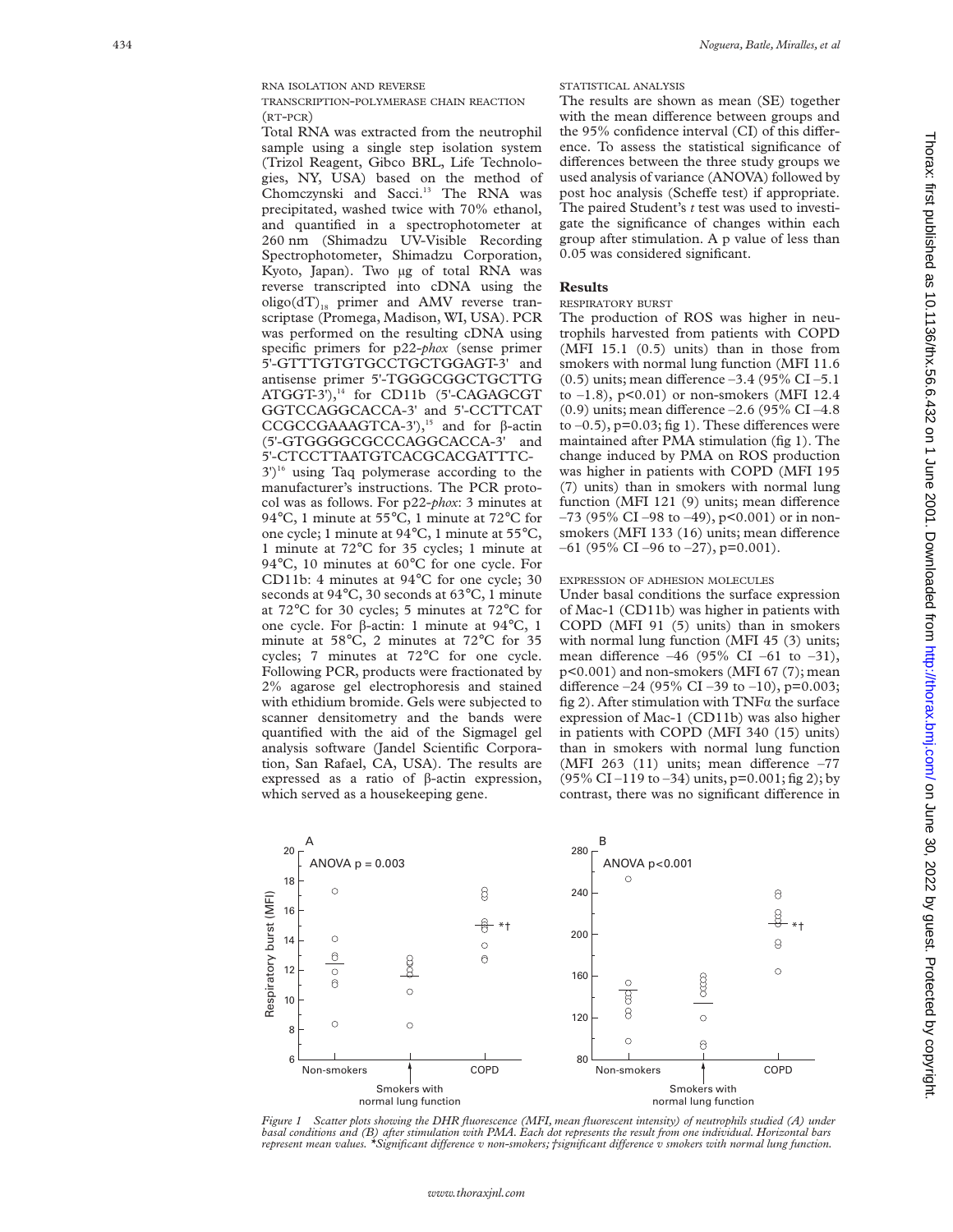

*Figure 2 Scatter plots showing the surface expression of the adhesion molecule Mac-1 (CD11b) (MFI, mean fluorescent intensity) on neutrophils studied (A) under basal conditions and (B) after stimulation with TNF*á*. Each dot represents one determination. Horizontal bars represent mean values. \*Significant diVerence v non-smokers; †significant diVerence v smokers with normal lung function.*

Mac-1 expression between non-smokers (MFI 310 (9) units; mean difference  $-30$  (95% CI  $-69$  to 9)) and the other groups (fig 2). The surface expression of LFA-1 or L-selectin did not differ between the groups either under basal conditions or after stimulation with TNF $\alpha$  (table 1). However, in agreement with previous studies showing that  $TNF\alpha$  induces the shedding of L-selectin from the neutrophil membrane,<sup>17</sup> surface expression of L-selectin was significantly reduced after  $TNF\alpha$  in all groups (table 1).

### GENE EXPRESSION

Figure 3A shows a representative RT-PCR result. The PCR products generated were a 316 bp fragment for p22-*phox*, a 406 bp fragment for CD11b, and a 540 bp fragment for  $\beta$ -actin. Figure 3B and 3C show the individual and average mRNA values of both Mac-1 and p22-*phox* in patients with COPD and smokers with normal lung function, neither of which differed significantly between the two groups.

#### **Discussion**

This study shows that circulating neutrophils harvested from patients with stable COPD produce more ROS (respiratory burst) and express more adhesion molecules (Mac-1) than those obtained from non-smokers and, importantly, from long term smokers with normal lung function. This enhanced response may be relevant for the pathogenesis of COPD. Previous studies have shown that, compared with non-smokers, circulating neutrophils in

*Table 1 Mean (SE) values of LFA-1 and L-selectin expression*

|                         | Healthy<br>non-smokers   | Smokers with<br>normal lung<br>function | COPD<br>patients         |
|-------------------------|--------------------------|-----------------------------------------|--------------------------|
| LFA-1 (MFI)             |                          |                                         |                          |
| Basal conditions        | 35<br>(1)                | (2)<br>31                               | (2)<br>32                |
| After $TNF\alpha$       | (2)<br>30                | (2)<br>28                               | (1)<br>27                |
| L-selectin (MFI)        |                          |                                         |                          |
| <b>Basal</b> conditions | 100<br>(6)               | (5)<br>87                               | 94 (9)                   |
| After $TNF\alpha$       | 3.2 $(0.2)$ <sup>*</sup> | $3.4(0.3)$ *                            | 3.3 $(0.2)$ <sup>*</sup> |

MFI = mean fluorescence intensity.

\*p<0.01 compared with basal conditions.

patients with COPD produce more ROS (enhanced respiratory burst)<sup>18 19</sup> and express abnormal levels of some surface adhesion molecules such as Mac-1.7 Our study confirms these observations and extends them to a group of long term smokers with normal lung function. This is important because it allows us to analyse the influence of smoking and COPD independently on neutrophil function. We observed that patients with COPD showed a significant upregulation of respiratory burst and Mac-1 expression, not only with respect to non-smokers (as previously described) but also (and even more markedly) with respect to smokers with normal lung function (figs 1 and 2). Our results therefore suggest that these differences were not caused by smoking but, rather, they indicate that the abnormal neutrophil function described here is characteristic of COPD. Whether it represents a predisposing factor for COPD or is a consequence of the disease is at present unclear.

Our results highlight a potentially relevant pathogenic mechanism in COPD, such as the interaction between the respiratory burst and the expression of some (not all) surface adhesion molecules. Previous studies have established that in vitro phosphorylation of Mac-1 leads to NADPH oxidase activation<sup>20</sup> and that cross linking of Mac-1 induces neutrophil respiratory burst.21 22 Minamiya *et*  $a<sup>23</sup>$  showed that neutrophil adhesion to the endothelium in rats activates the respiratory burst. Our results are in agreement with these previous experimental studies and suggest that, in patients with COPD, the enhanced expression of Mac-1 (favouring the recruitment of neutrophils to an inflammatory site) is coupled with an increased respiratory burst, augmenting their potential for lung damage. This combination of events is likely to contribute to the development of COPD.

This study also sought to gain some insight into the genetic regulation of NADPH oxidase and Mac-1 in neutrophils of patients with COPD. To this end, we determined the mRNA levels of p22-*phox* and Mac-1 in circulating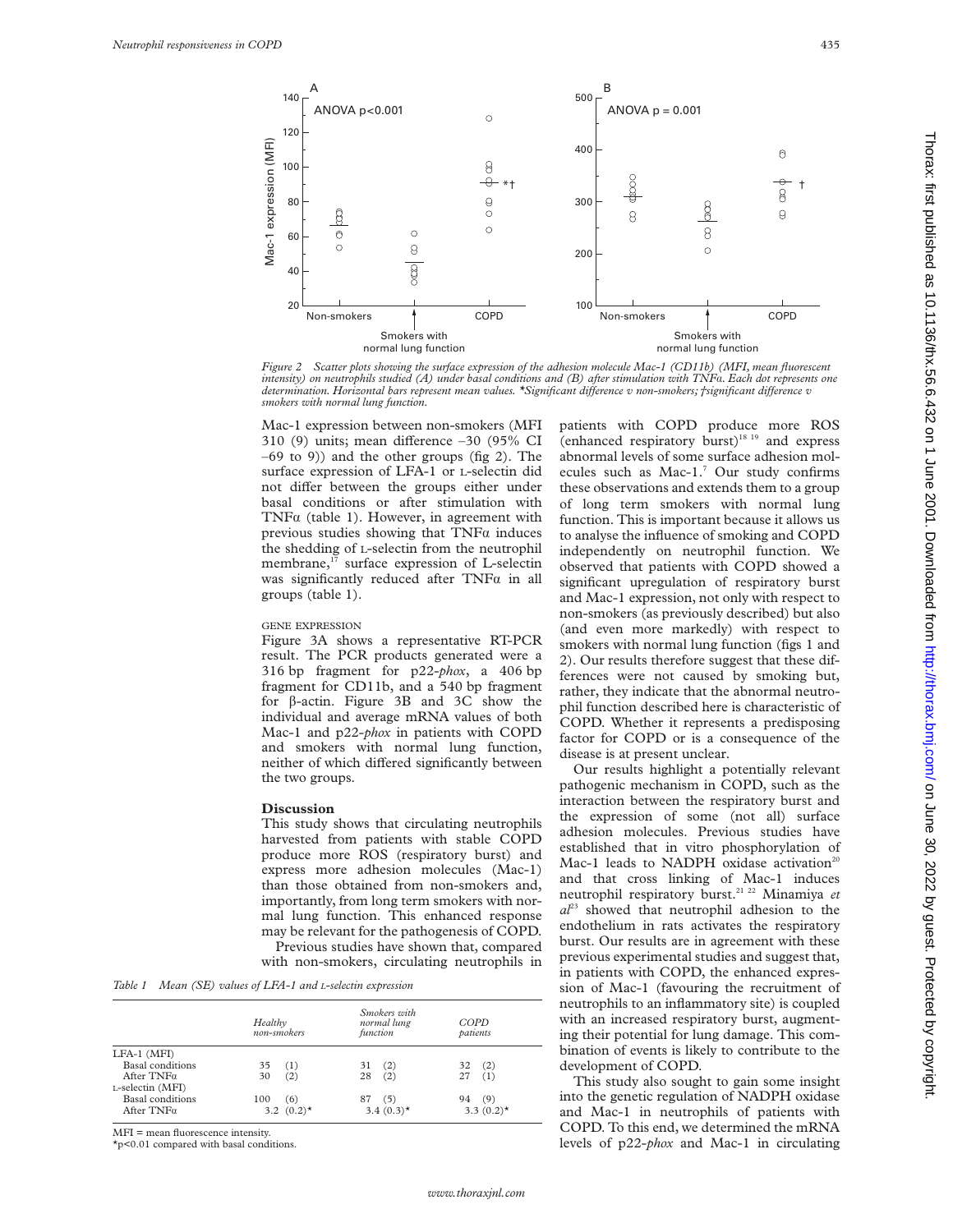



neutrophils harvested from patients with COPD and smokers with normal lung function. NADPH oxidase, the enzyme responsible for the neutrophil respiratory burst, is composed of several subunits. We chose to determine the mRNA levels of one of them (p22-*phox*) because p22-*phox* is necessary for superoxide generation<sup>24 25</sup> and several inflammatory stimuli such as  $TNF\alpha$  upregulate the expression of the  $p22$ -*phox* gene.<sup>26</sup> We found that, in contrast to the significant differences observed in the respiratory burst (fig 1), p22-*phox* mRNA levels were similar in all the groups we studied (fig 3). The discrepancy between these results may be because NADPH oxidase activity is regulated by subunits other than p22-*phox*, but this is unlikely in view of the above mentioned arguments; alternatively, it is possible that post-transcriptional regulation occurs. Related to the latter, we propose that mechanisms controlling the mobilisation of secretory vesicles to the membrane in response to a given stimulus may explain our findings.<sup>27</sup> This proposal is based on the following previous observations: (1) some NADPH oxidase subunits including p22-*phox* are stored in secretory vesicles when the enzyme is inactive and fuse to the membrane upon activation<sup>28</sup>; (2) p22-*phox* and Mac-1 are stored in the same secretory vesicles<sup>28</sup>; (3) Mac-1 is important in the activation of the respiratory burst<sup>22</sup>; and (4) in keeping with the p22-*phox* mRNA data, we did not find a significant difference in Mac-1 mRNA levels (fig 3). Our observation of increased respiratory burst and surface expression of Mac-1 in patients with COPD in the absence of significant transcriptional differences could therefore be explained by enhanced mobilisation of secretory vesicles to the membrane in response to a given stimulus. This hypothesis will have to be confirmed or refuted in future studies.

In summary, this study shows that circulating neutrophils from patients with stable COPD have increased respiratory burst and express more adhesion molecules than those harvested from non-smokers (as previously described) and, importantly, than those from smokers with normal lung function. This excludes smoking as a significant cause of this abnormal neutrophil function and suggests a link to the disease itself. Future studies are required to investigate whether these abnormalities predispose to the development of COPD or are a consequence of it. In either case, our results suggest a potentially relevant pathogenic mechanism in COPD.

The authors thank M Bosch, A Noguera, F Bauzá, and C Santos for their technical collaboration during the study. They also express their gratitude to Dr I Caragol from the Servei de Inmunología (Hospital Vall de Hebron, Barcelona) for her help with the determination of the respiratory burst by flow cytometry.

Supported in part by ABEMAR and Fondo de Investigaciones Sanitarias (FIS 99/0511).

- 1 COPD Guidelines Group of the Standards of Care Committee of the BTS. BTS guidelines for the management of chronic obstructive pulmonary disease. *Thorax* 1997;**52**(Suppl 5):S1–28.
- 2 Fletcher C, Peto R. The natural history of chronic airflow obstruction. *BMJ* 1977;1:1645–8.
- 3 Barnes PJ. Chronic obstructive pulmonary disease. *N Engl J Med* 2000;**343**:269–80. 4 Saetta M, Turato G, Facchini FM, *et al*. Inflammatory cells
- in the bronchial glands of smokers with chronic bronchitis. *Am J Respir Crit Care Med* 1997;**156**:1633–9.
- 5 Maestrelli P, Saetta M, Di Stefano A, *et al*. Comparison of leukocyte counts in sputum, bronchial biopsies, and bronchoalveolar lavage. *Am J Respir Crit Care Med* 1995;**152**:1926–131.
- 6 Burnett D, Hill SL, Chamba A, *et al*. Neutrophils from subjects with chronic obstructive lung disease show enhanced chemotaxis and extracellular proteolysis. *Lancet* 1987;**ii** : 1043–6.
- 7 Noguera A, Busquets X, Sauleda J, et al. Expression of adhesion molecules and G proteins in circulatig neutrophils in chronic obstructive pulmonary disease. Am  $\hat{\jmath}$  Respir Crit Care Med 1998;158:1664-8.
- 8 MacNee W, Wiggs B, Belzberg AS, et al. The effect of cigarette smoking on neutrophil kinetics in human lungs. *N Engl J Med* 1989;**321**:924–8.